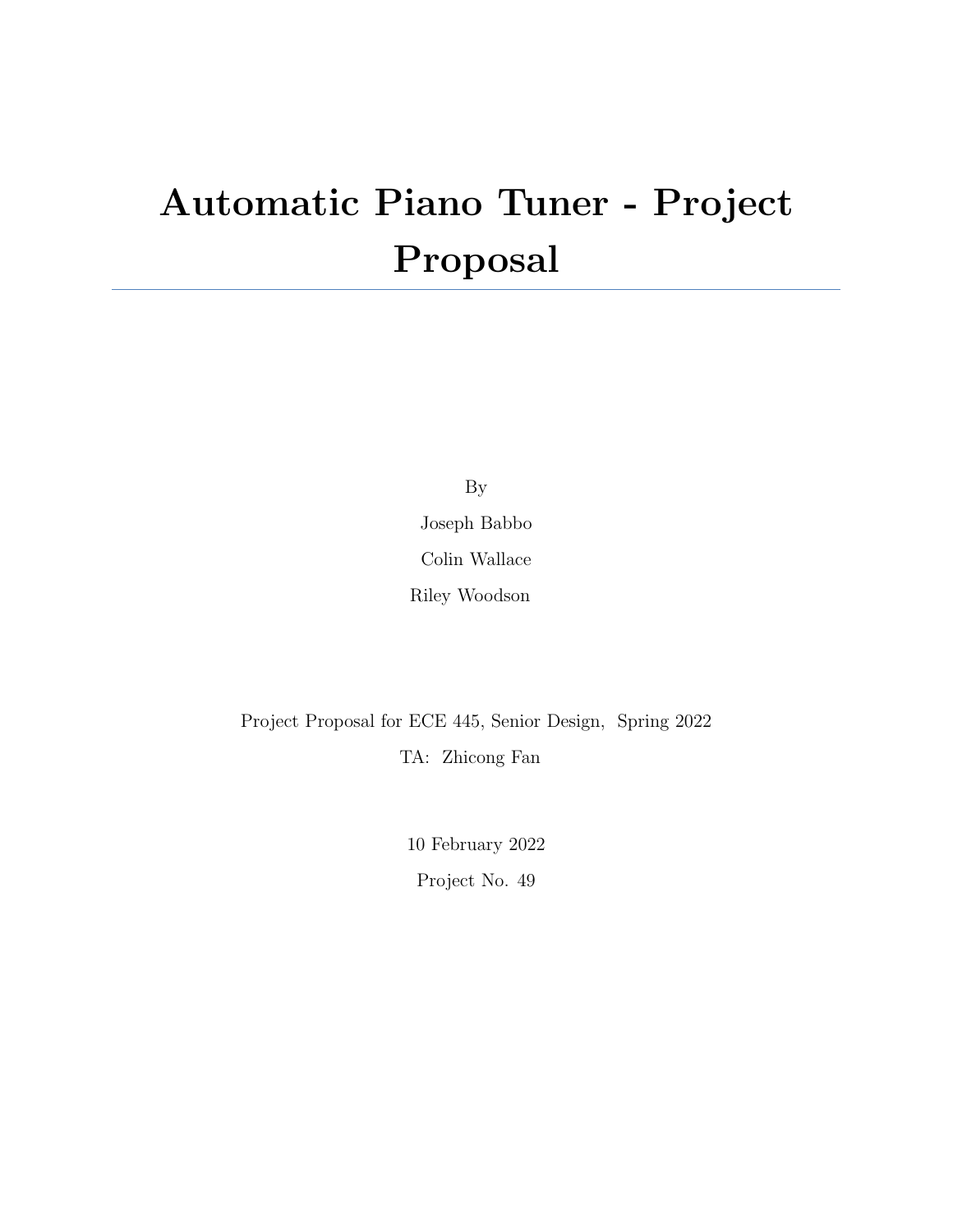# Contents

| 1.             | 1              |
|----------------|----------------|
|                | -1             |
| 1.2            | -1             |
| 1.3            | 1              |
|                | $\overline{2}$ |
| $\overline{2}$ | 3              |
| 2.1            | 3              |
| $2.2^{\circ}$  | 3              |
|                | 3              |
|                | 3              |
|                | 4              |
|                | 4              |
|                | $\overline{4}$ |
|                | $\overline{4}$ |
|                | 5              |
|                | 5              |
| 3              | 6              |
|                | 7              |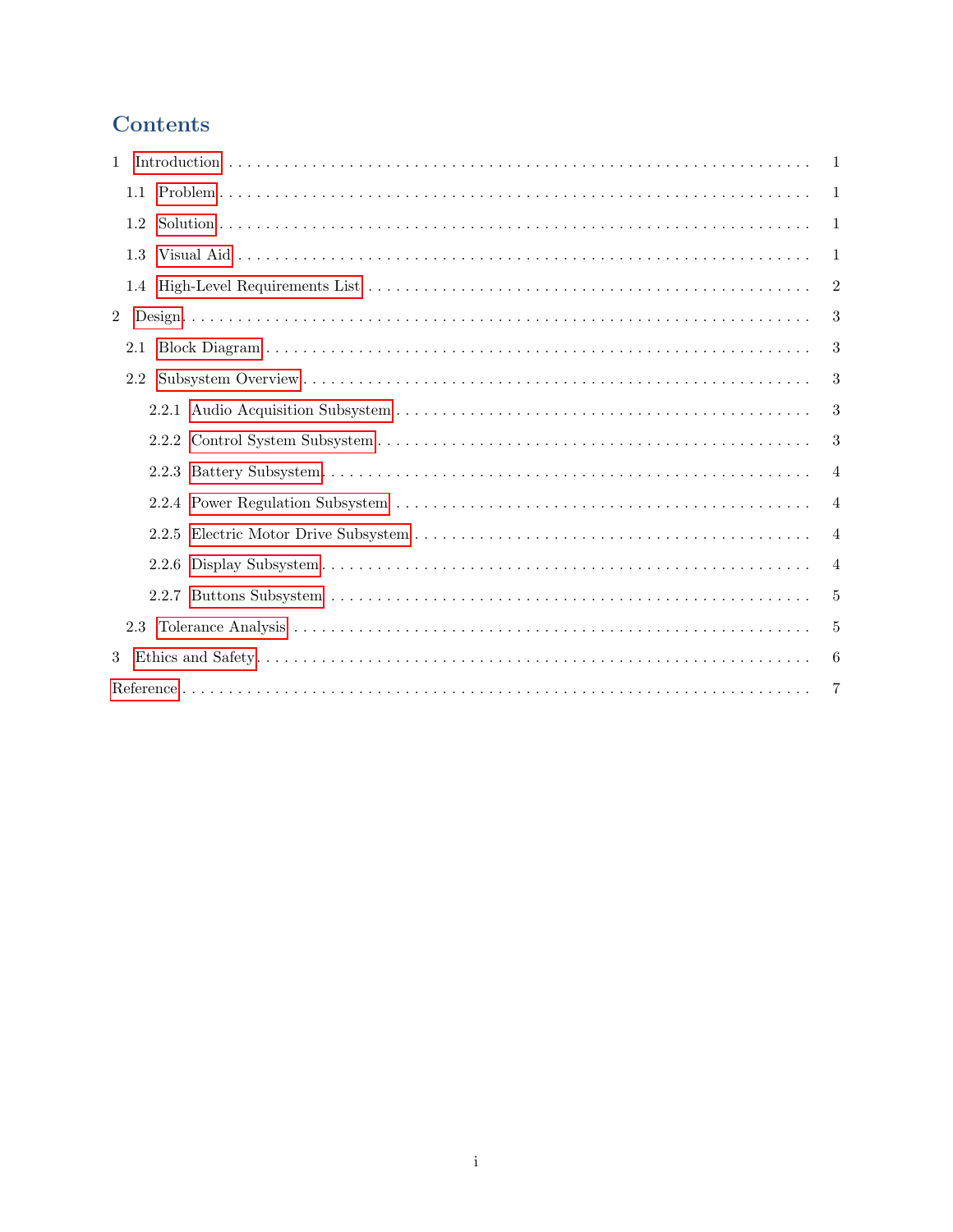# <span id="page-2-0"></span>1 Introduction

### <span id="page-2-1"></span>1.1 Problem

Piano tuning is a time-consuming and expensive process. An average piano tuning will cost in the \$100 - \$200 range [\[1\]](#page-8-0) and a piano will have to be re-tuned multiple times to maintain the correct pitch [\[2\]](#page-8-1). Due to the strength required to alter the piano pegs it is also something that is difficult for the less physically able to accomplish.

## <span id="page-2-2"></span>1.2 Solution

We hope to bring piano tuning to the masses by creating an easy to use product which will be able to automatically tune a piano by giving the key as input alongside playing the key to get the pitch differential and automatically turning the piano pegs until they reach the correct note.

## <span id="page-2-3"></span>1.3 Visual Aid



Figure 1: High level visual aid for the 'Automatic Piano Tuner'.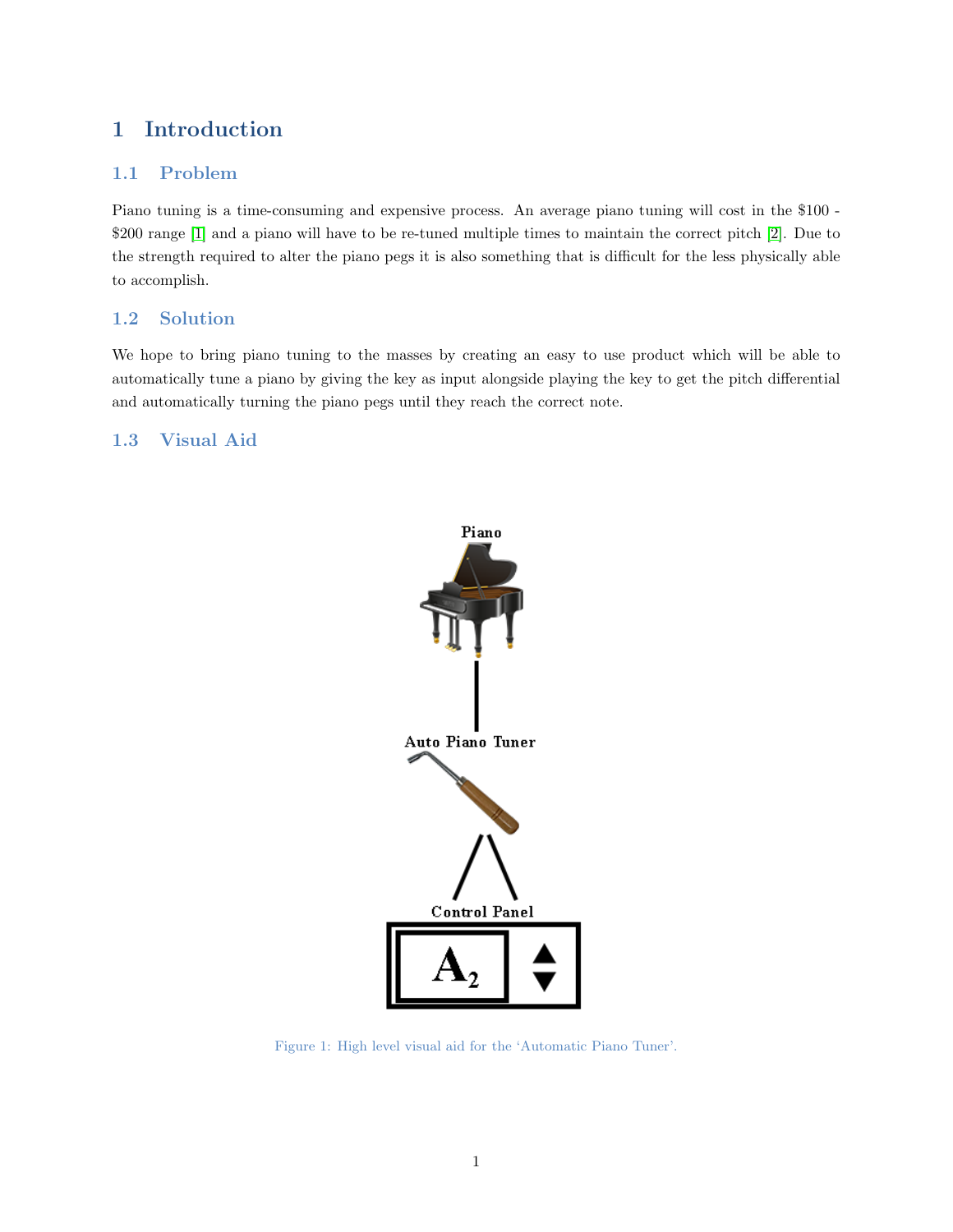

Figure 2: Close up visual aid for the 'Automatic Piano Tuner's' UI display.



Figure 3: A mock-up using a commercially available product [\[3\]](#page-8-2) that would give the correct amount of torque  $(\sim 10Nm).$ 

#### <span id="page-3-0"></span>1.4 High-Level Requirements List

- The 'Automatic Piano Tuner' should be able to tune the piano to less than 1.6 Hz [\[4\]](#page-8-3).
- The 'Automatic Piano Tuner' should be able to produce 9-14 Nm of torque [\[5\]](#page-8-4).
- The 'Automatic Piano Tuner' should be able to control and tune to 88 [\[6\]](#page-8-5).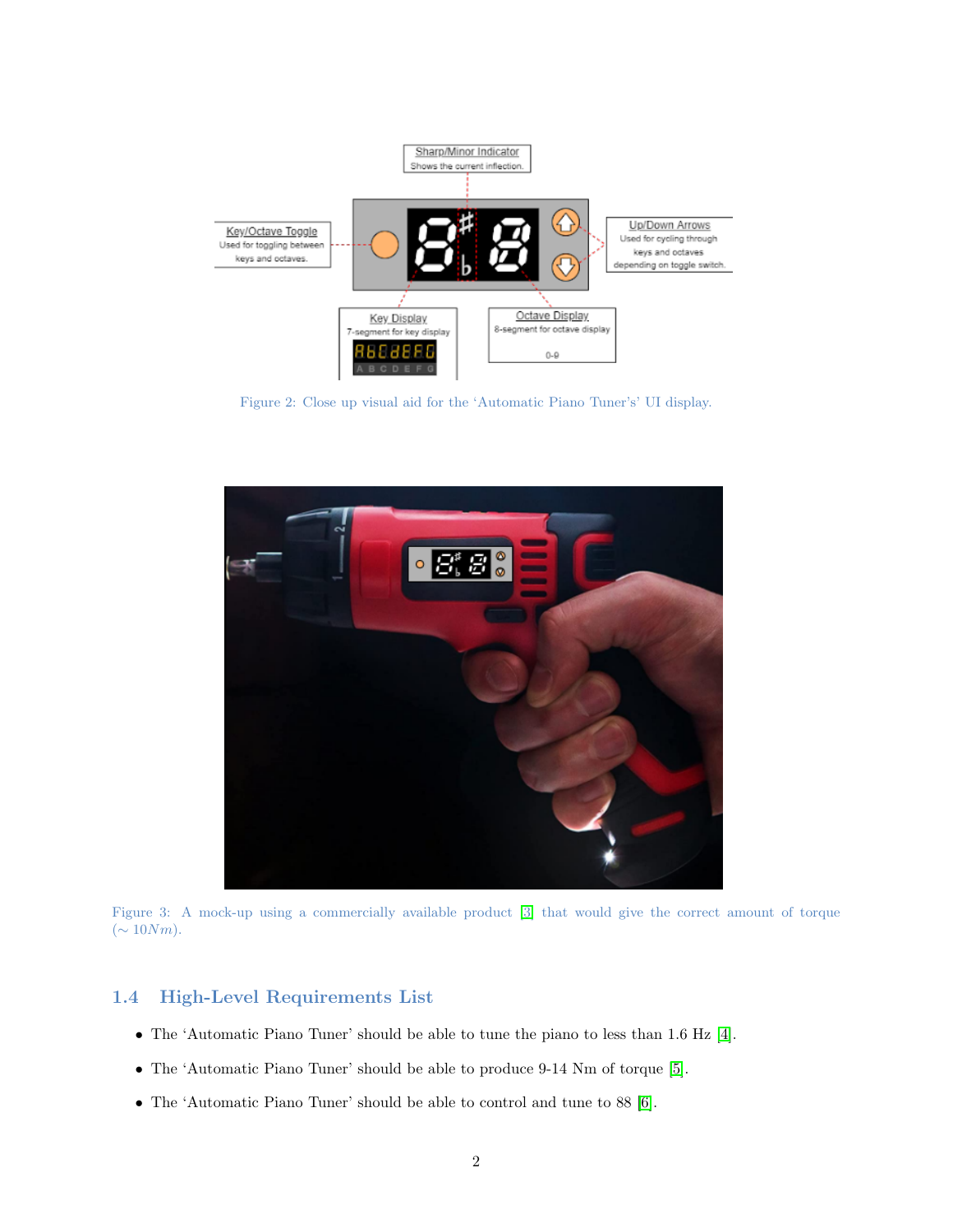# <span id="page-4-0"></span>2 Design

#### <span id="page-4-1"></span>2.1 Block Diagram



Figure 4: Block Diagram for the 'Automatic Piano Tuner'.

#### <span id="page-4-2"></span>2.2 Subsystem Overview

#### <span id="page-4-3"></span>2.2.1 Audio Acquisition Subsystem

The 'Automatic Piano Tuner' will use a microphone and amplifier to detect and send through the frequency of the piano's non-tuned note. This data will be sent through to the microcontroller which will compare the note given to it by the microphone with what the note should be that is saved in memory to tune the piano correctly. As the note changes from the tightening or loosening of the piano string, the microphone will continually pick up the frequency so that the microcontroller knows when to signal the motor when to stop turning.

Requirement: A piano has frequencies between 27.5Hz and  $4186Hz$  [\[4\]](#page-8-3), so the audio acquisition subsystem should be able to pick up on frequencies accurately within this range.

#### <span id="page-4-4"></span>2.2.2 Control System Subsystem

The microcontroller acts as the 'command center' of the 'Automatic Piano Tuner'. It takes in frequencies from the audio acquisition subsystem and compares the frequency to what the frequency should be which is saved on memory and indexed by the note pointed to from the button subsystem. If the actual frequency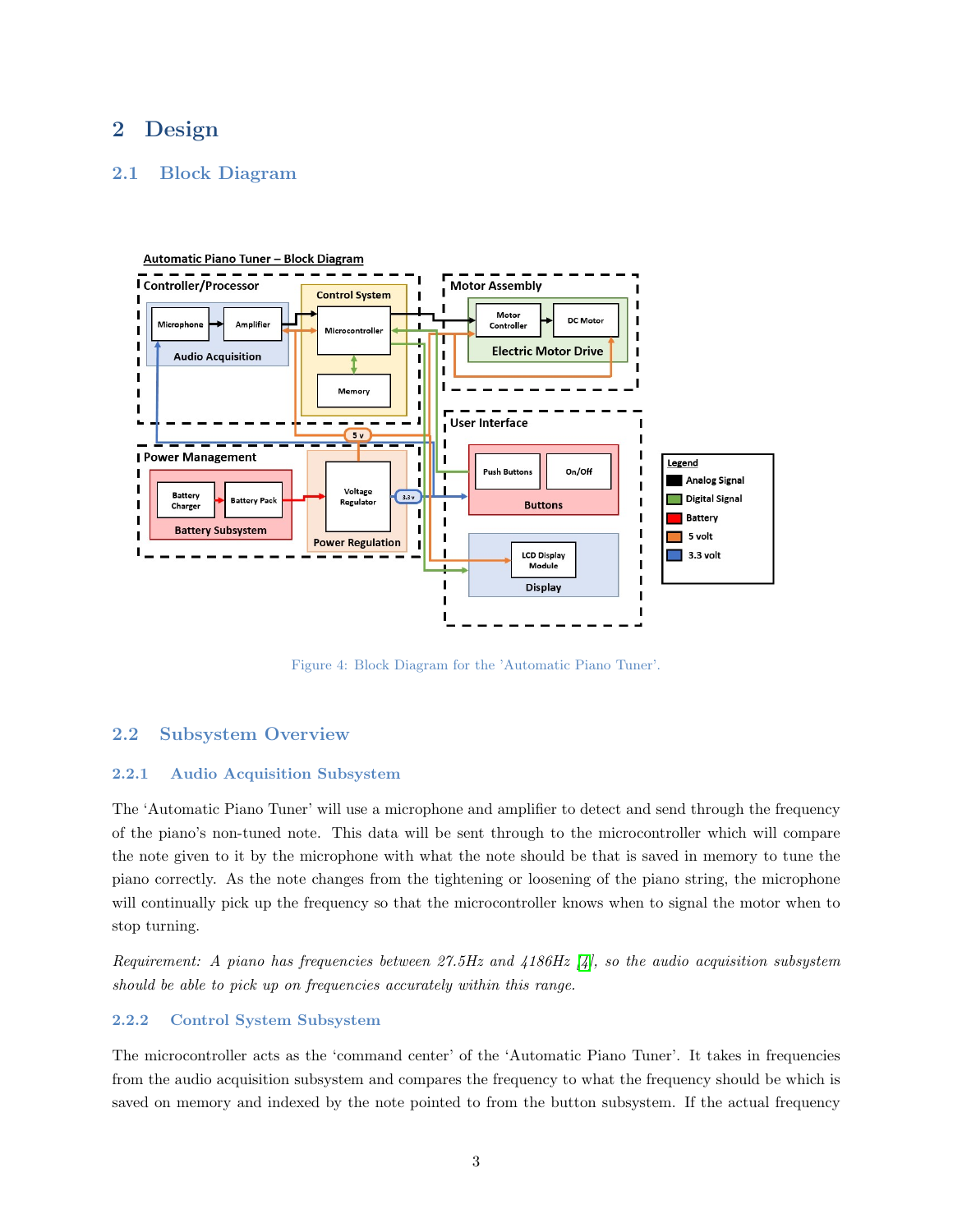is higher than the indexed frequency, it tells the motor assembly system to move left and loosen the string, while if the actual frequency is lower than the indexed frequency, it tells the motor assembly to move right and tighten the string until the frequency it receives from the audio acquisition system is within a acceptable margin of error with the indexed frequency.

Requirement: The controller must be able to successfully analyze and find the difference between frequencies that are 1.6Hz apart, as the lowest notes on a piano (A0 and  $A\sharp 0$ ) are separated by 1.6 Hz [\[4\]](#page-8-3).

#### <span id="page-5-0"></span>2.2.3 Battery Subsystem

The 'Automatic Piano Tuner' should be able to be used for an entire piano tuning session without having to be re-charged or plugged in. The battery system is connected to the power regulation system to deliver enough power for the rest of the 'Automatic Piano Tuner' to function.

Requirement: Battery has to last for at least 2 hours of use (a typical piano tuning lasts between 1 and 1.5 hours)  $[2]$ .

#### <span id="page-5-1"></span>2.2.4 Power Regulation Subsystem

The power regulation system is responsible for delivering numerous stable voltage levels to the various components in the system. It will transform the battery voltage into usable voltage for the microcontroller, user interface, and microphone sensor. It must provide sufficient current to the motor such that it does not saturate before reaching the desired torque output.

Requirement: The power regulation subsystem should have power lines of 5 volts and 3.3 volts and sufficient current to drive the electric motor.

#### <span id="page-5-2"></span>2.2.5 Electric Motor Drive Subsystem

The drive system will utilize a small torque motor and a gear shaft to produce the required amount of torque. As torque motors can get large, it will be important to create a capable gear shaft that will be able to amplify the torque of a smaller motor.

Requirement: Torque on the motor system must be able to reliably produce 9-14 Newton-meters of torque. This is the typical torque required to turn a tuning peg on a piano that is under string tension [\[5\]](#page-8-4). This torque is also low enough to allow for the peg to be turned slowly.

#### <span id="page-5-3"></span>2.2.6 Display Subsystem

The 'Automatic Piano Tuner' will use an LCD display to show the current note, including if the note is sharp, alongside the current octave number. There will be a 7-segment display to show the note letter: A, b, C, d, E, F, G, an 8-segment display to show the octave number: 0, 1, 2, 3, 4, 5, 6, 7, 8, and an extra display to show if the note is sharp or not. The display will get the current note and octave from the microcontroller which will get the current note from the button subsystem.

<span id="page-5-4"></span>Requirement: The display should be able to accurately show all 7 note letters, the 9 possible octave numbers, and if the note is sharp or not.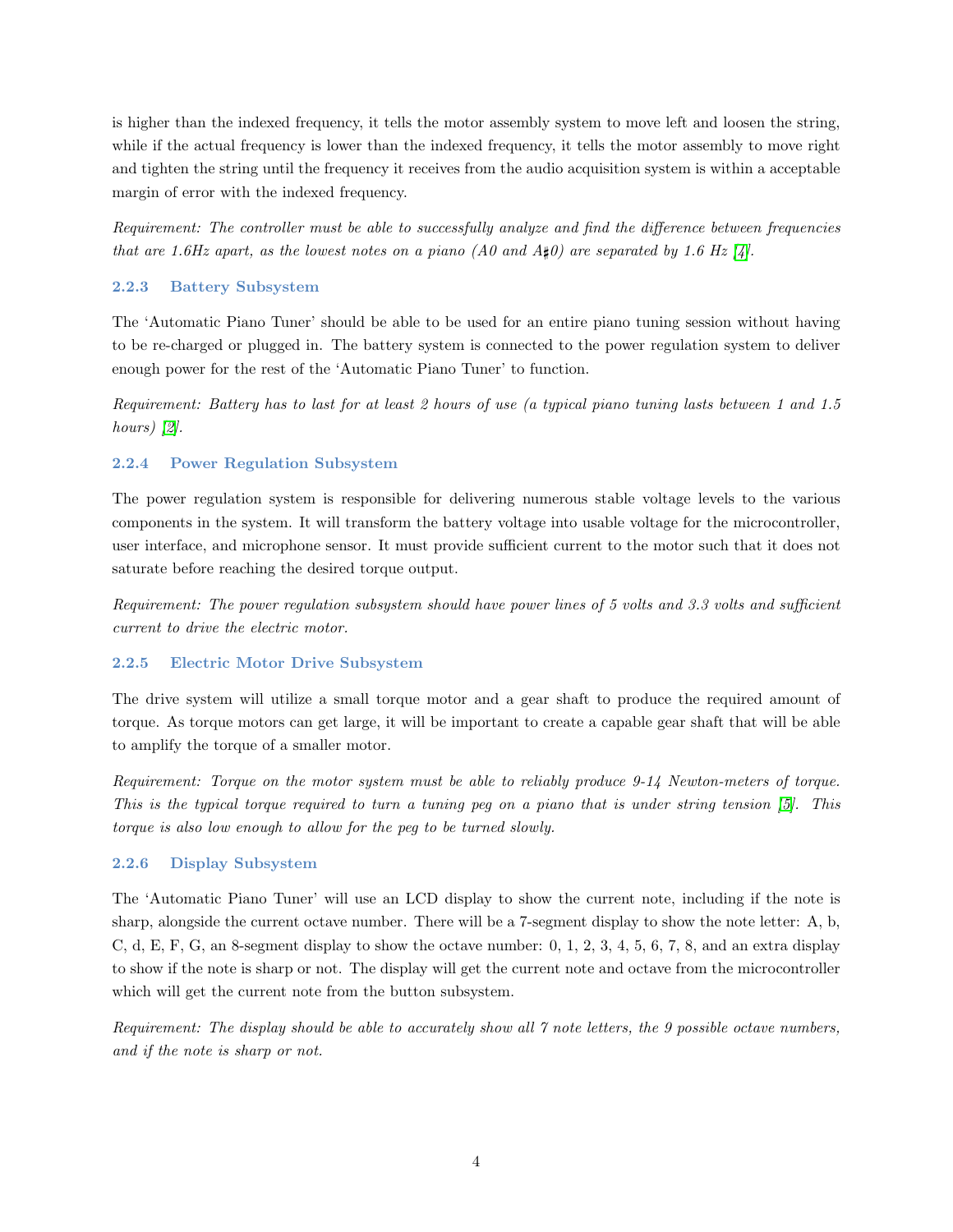#### 2.2.7 Buttons Subsystem

There will be three buttons on the 'Automatic Piano Tuner' associated with moving up and down keys as well as changing octaves. These buttons will send a digital signal to the microcontroller which will use the button press signal to alter the frequency the tuner is tuning to in the software as well as send a signal to the LCD display to correctly show the new key/octave. The up button will move the key up one note in order: C, C $\sharp$ , D, D $\sharp$ , E, F, F $\sharp$ , G, G $\sharp$ , A, A $\sharp$ , B. The down button will move the key's in the reverse direction: B, A $\sharp$ , A, G $\sharp$ , G, F $\sharp$ , F, E, D $\sharp$ , D, C $\sharp$ , C. If the key is C and the octave is 8 (the last key on a standard piano), the up button will not change anything. Similarly if the key is A and the octave is 0 (the first key on a standard piano), the down button will not change anything. If the current key is B and the up button is pressed, the key will wrap around to C with the octave increasing by 1. Likewise if the current key is C and the down button is pressed, the key will wrap around to B with the octave decreasing by 1. The octave button will automatically move the octave up by 1 to quickly change keys. For keys: C $\,\,\sharp$ , D, D $\,\,\sharp$ , E, F, F $\,\sharp$ , G,  $G\sharp$ , if the octave is 7, the octave will wrap around to 1. For keys: A,  $A\sharp$ , B, if the octave is 7, the octave will wrap around to 0. Finally, if the key is C and the octave is 8, the octave will wrap around to 1.

Requirement: Due to the large amount of button presses needed to tune a single piano (88 at full efficiency), the buttons should be able to withstand a large amount of presses while still functioning.

#### <span id="page-6-0"></span>2.3 Tolerance Analysis

One concern for this project is producing enough torque to be able to tune the pins of the piano. We have already established that this tool will need to produce 9-14 Nm of torque [\[5\]](#page-8-4). We have identified a prime candidate for the motor we would use in this tool [\[7\]](#page-8-6). This motor produces less torque than required and thus to generate the required torque we will be using a motor gear shaft drive that will amplify the torque of the motor. Gear shafts amplify torque based on the 'gear ratio' which is the ratio of the gear diameters. We can calculate using the following equation and parameters:

Motor Torque: 2.962 Nm, Required Torque: 12 Nm

$$
GearRatio = \frac{d2}{d1} = \frac{OutputTorque}{InputTorque} = \frac{12Nm}{2.962Nm} \approx 4
$$
\n(1)

The ratio of the gear diameters must be 4, which we believe will be doable on this gear train. The diameter of the motor shaft is 0.091" [\[7\]](#page-8-6) which we can stick a 0.25" driver gear on. The driven gear would then have to be 1" in diameter to get the required torque. With the overall diameter of the motor being 1.2", we believe we can use a housing that would be small and ergonomic enough to fit inside the piano. With these considerations in mind we believe we can produce a tool that would have the required amount of torque.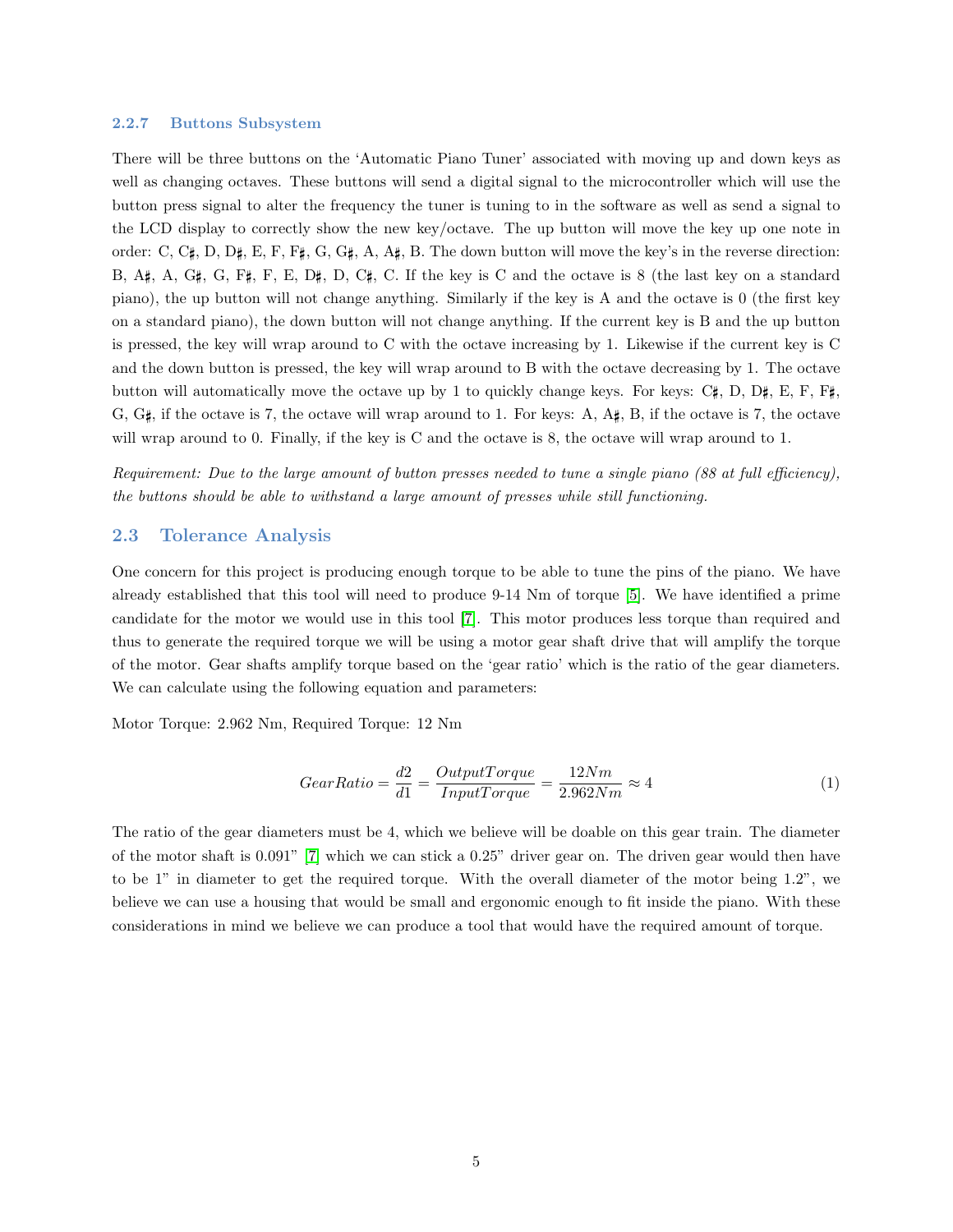# <span id="page-7-0"></span>3 Ethics and Safety

In our project we aim to firmly adhere to both the IEEE and ACM Code of Ethics. While developing 'Automatic Piano Tuner' we will be careful to cite and credit all work that we use or that influences us. Additionally we will pay close attention to and graciously use advice given to use by course TAs and professors as per IEEE Code of Ethics I.3. [\[8\]](#page-8-7) Throughout the entire development of the 'Automatic Piano Tuner', we also seek to respect all people we work with. Due to requiring outside people to successfully accomplish our project, we will make sure throughout the process to treat everyone fairly as per IEEE Code of Ethics II [\[8\]](#page-8-7). Due to using a battery in our project design, we will insure we are following all safety and regulatory standards regarding preventing fires and explosive injuries from lithium powered devices including keeping the batteries at temperatures below 130° F and above 32° F, and making sure we are not dropping, crushing, or puncturing the 'Automatic Piano Tuner' [\[9\]](#page-8-8).